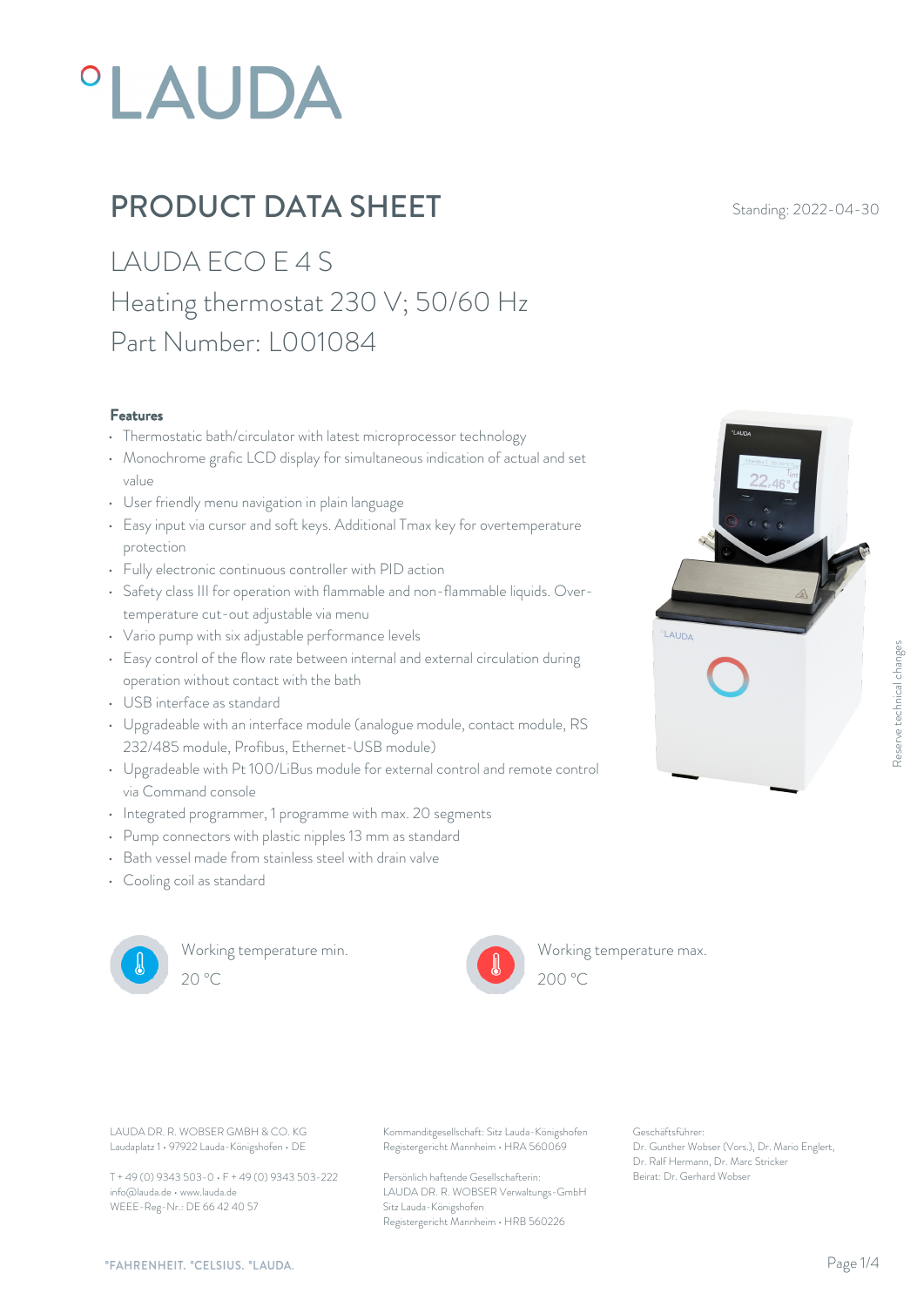# *°LAUDA*

## **PRODUCT DATA SHEET** Standing: 2022-04-30

## LAUDA ECO E 4 S Heating thermostat 230 V; 50/60 Hz Part Number: L001084

#### Technical Features (according to DIN 12876)

| Working temperature range                   | 20  200 °C                                                                             |                                                                                                           |                           |
|---------------------------------------------|----------------------------------------------------------------------------------------|-----------------------------------------------------------------------------------------------------------|---------------------------|
| Ambient temperature range                   | 540 °C                                                                                 |                                                                                                           |                           |
| Temperature stability                       | $0.01 \pm K$                                                                           |                                                                                                           |                           |
| Heater power max.                           | $2$ kW                                                                                 |                                                                                                           |                           |
| Power consumption max.                      | $2.1$ kW                                                                               |                                                                                                           |                           |
| Current max.                                | 10 A                                                                                   |                                                                                                           |                           |
| Pump Pressure max.                          | 0.6 <sub>bar</sub>                                                                     |                                                                                                           |                           |
| Pump flow rate pressure max.                | 22 L/min                                                                               |                                                                                                           |                           |
| Bath volume min. / max.                     | 3.0 / 3.5 L                                                                            |                                                                                                           |                           |
| Size of bath $(W \times D \times H)$        | 135 x 105 x 150 mm                                                                     |                                                                                                           |                           |
| Overall dimensions (WxDxH)                  | 168 x 272 x 376 mm                                                                     |                                                                                                           | Reserve technical changes |
| Weight                                      | 7 kg                                                                                   |                                                                                                           |                           |
| Power supply                                | 230 V; 50/60 Hz                                                                        |                                                                                                           |                           |
| Power plug                                  |                                                                                        | Power cord with angled plug (CEE7/7)                                                                      |                           |
| · 1 closing plug                            |                                                                                        |                                                                                                           |                           |
|                                             |                                                                                        |                                                                                                           |                           |
| LAUDA DR. R. WOBSER GMBH & CO. KG           |                                                                                        |                                                                                                           |                           |
| Laudaplatz 1 · 97922 Lauda-Königshofen · DE | Kommanditgesellschaft: Sitz Lauda-Königshofen<br>Registergericht Mannheim · HRA 560069 | Geschäftsführer:<br>Dr. Gunther Wobser (Vors.), Dr. Mario Englert,<br>Dr. Ralf Hermann, Dr. Marc Stricker |                           |

#### Standard accessories

- 1 Bath cover
- 1 closing plug

T + 49 (0) 9343 503-0 • F + 49 (0) 9343 503-222 info@lauda.de • www.lauda.de WEEE-Reg-Nr.: DE 66 42 40 57

> Persönlich haftende Gesellschafterin: Beirat: Dr. Gerhard Wobse LAUDA DR. R. WOBSER Verwaltungs-GmbH Sitz Lauda-Königshofen Registergericht Mannheim • HRB 560226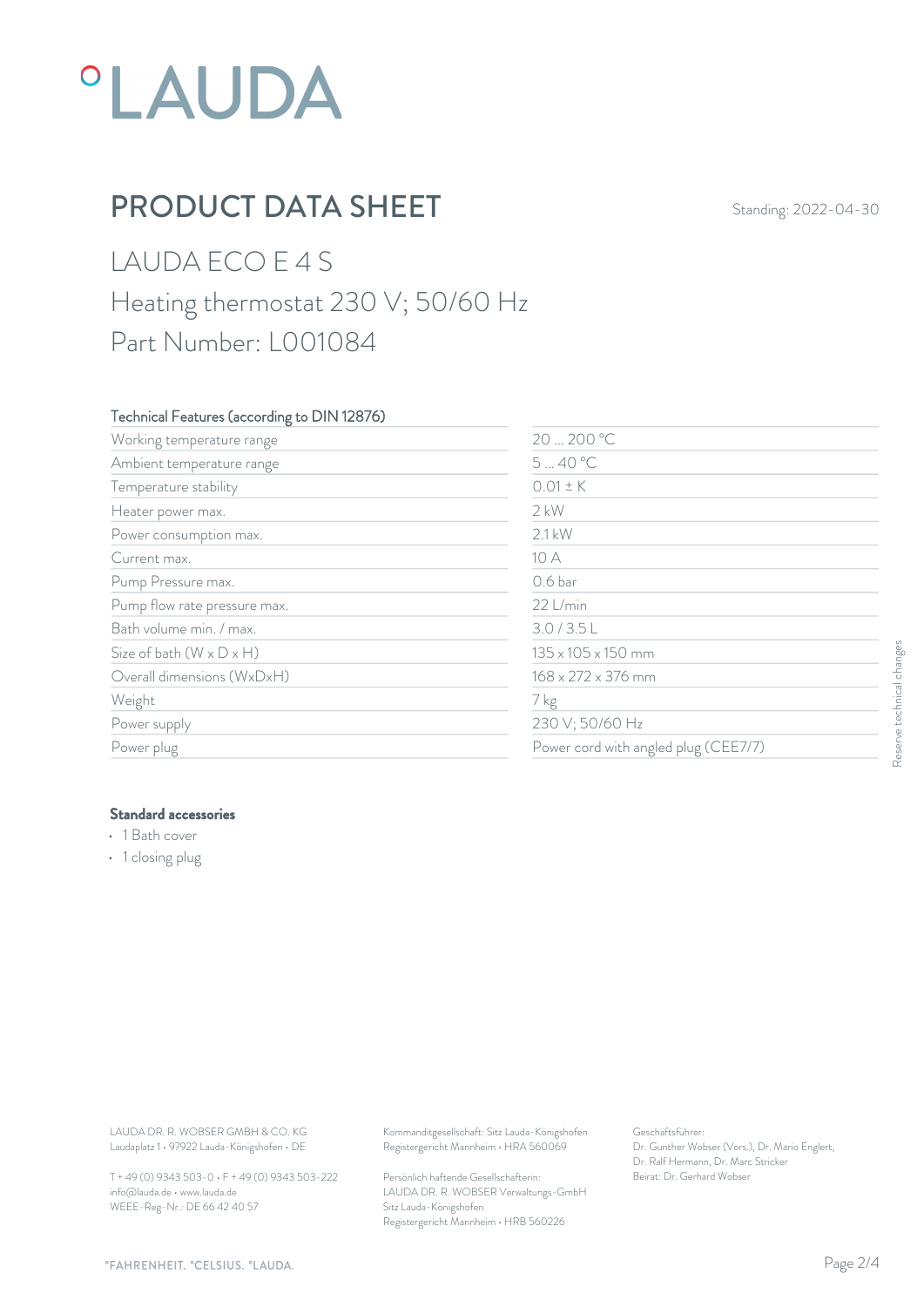

## **PRODUCT DATA SHEET** Standing: 2022-04-30

LAUDA ECO E 4 S

### Heating thermostat 230 V; 50/60 Hz

Part Number: L001084



T + 49 (0) 9343 503-0 • F + 49 (0) 9343 503-222 info@lauda.de • www.lauda.de WEEE-Reg-Nr.: DE 66 42 40 57

LAUDA DR. R. WOBSER GMBH & CO. KG Kommanditgesellschaft: Sitz Lauda-Königshofen Geschäftsführer: Registergericht Mannheim • HRA 560069

> Persönlich haftende Gesellschafterin: Beirat: Dr. Gerhard Wobse LAUDA DR. R. WOBSER Verwaltungs-GmbH Sitz Lauda-Königshofen Registergericht Mannheim • HRB 560226

Geschäftsführer: Dr. Gunther Wobser (Vors.), Dr. Mario Englert, Dr. Ralf Hermann, Dr. Marc Stricker